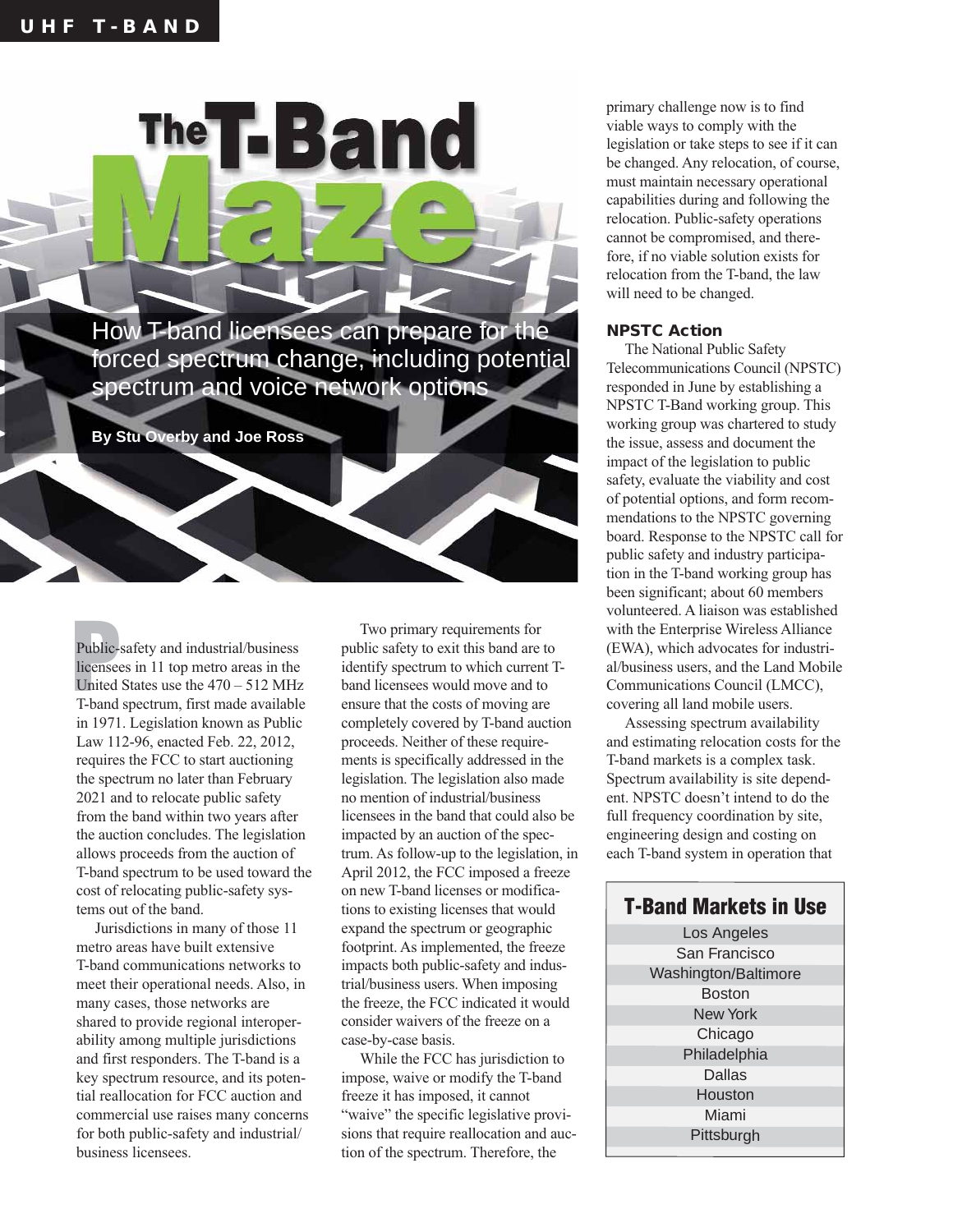would ultimately be required in any relocation initiative. However, NPSTC is performing a high-level assessment across these 11 markets of the range of costs involved and the spectrum reality licensees would face in such a relocation initiative.

At the time this article was submitted, the NPSTC T-band working group had delved well into the analysis, but had not yet reached final conclusions or recommendations. The group developed and conducted a Web-based questionnaire of public safety T-band licensees, analyzed T-band license information from the FCC Universal Licensing System (ULS) database, developed a cost analysis model, and analyzed spectrum of alternative land mobile bands by metro market.

The NPSTC questionnaire responses have been analyzed by key topic. For example, NPSTC asked, "Can your agency move off of the Tband to another band?" Of those responding, 47 percent said there is no spectrum available in their area, 18 percent said they have spectrum but no funding, only 2 percent advised they have both spectrum and funding, and 33 percent had not yet studied how they could comply with the legislation. Regarding the FCC freeze, of those public-safety agencies responding to the questionnaire, 44 percent indicated they had planned to make Tband system changes that are now prohibited under the FCC freeze, 11 percent planned changes still allowed under the freeze and 38 percent indicated their system as currently licensed will meet their needs through 2023. The remaining 7 percent of respondents advised they didn't fall into any of the three categories.

## **Spectrum Alternatives**

A key part of the NPSTC task is spectrum analysis. For example, the map above shows a sample analysis for a single channel in the 800 MHz interleaved spectrum available to public safety. The red circle shows the 50 mile radius around Los Angeles within which T-band base stations are permitted. The green coverage contours denote existing licensed public-safety



Sample of an analysis map for one channel in the 800 MHz interleaved spectrum.

800 MHz stations on the channel under study, and the blue coverage contours are for licensed public-safety 800 MHz band stations on the adjacent channels. The map shows this particular channel in Los Angeles is already in use and unavailable for relocated T-band systems.

This channel-by-channel analysis is under way for all the 800 MHz interleaved public-safety channels in each of the 11 markets. That equates to about 900 maps being developed. Other bands are being analyzed in a variety of ways, related to the environment and FCC rules in those bands, as well as resources available to NPSTC.

NPSTC is also developing an estimate of the overall cost involved in moving the current T-band publicsafety systems to alternative bands for each region. The actual cost of a transition out of the T-band requires detailed engineering analysis. Instead, the NPSTC working group is developing a high-level estimate that approximates the cost. An important consideration in the cost is what spectrum and technology solution will be required to vacate the T-band. The working group

identified significant risk in relying on presently available broadband technologies to accommodate public safety's operational requirements currently being met in the T-band. Those operational requirements primarily involve mission-critical voice for which

standards in Long Term Evolution (LTE) broadband have not been developed. Further, the coverage of some regional T-band networks is extensive, and it is not yet clear when broadband would replicate that coverage. As a result, the working group could not forecast the feasibility or cost of a broadband solution at this time. Instead, the group focused on transitioning to other narrowband systems and spectrum allocations.

Such a transition is likely to be far more complex than 800 MHz rebanding. For example, many of the current T-band systems are conventional. However, if there is no alternative UHF spectrum, and a move to 700 or 800 MHz bands is defined as a viable solution, systems with more than five channels must be trunked under FCC rules. Furthermore, a migration to these bands impacts the coverage of the system, and more sites may be required to match the current operational capabilities. These factors can have a substantial impact on the work required to migrate out of the band. In 800 MHz rebanding, a substantial portion of the equipment could be reused because it could accommodate the existing and future bands. Multiband subscriber equipment is available, but much of the imbedded base of subscriber equipment in the T-band does not cover 700/800 MHz. Furthermore, infrastructure equipment is primarily single band and would need to be replaced. Therefore, the cost per system to move out of the T-band could be substantial.

Continued interoperability during and after the relocation is also a key requirement, which calls for the working group to develop some informed assumptions on the portion of portables that would need to be multiband and/or the cost of tying together infrastructure in different bands, depending on a jurisdiction's operational requirements. These are just some of the issues under discussion and deliberation in the NPSTC T-band working group.

By the time you read this in February, much of the NPSTC analysis is expected to be available. Therefore, check www.npstc.org/TBand.jsp for additional information.

The T-band is a key spectrum resource for public safety, as well as